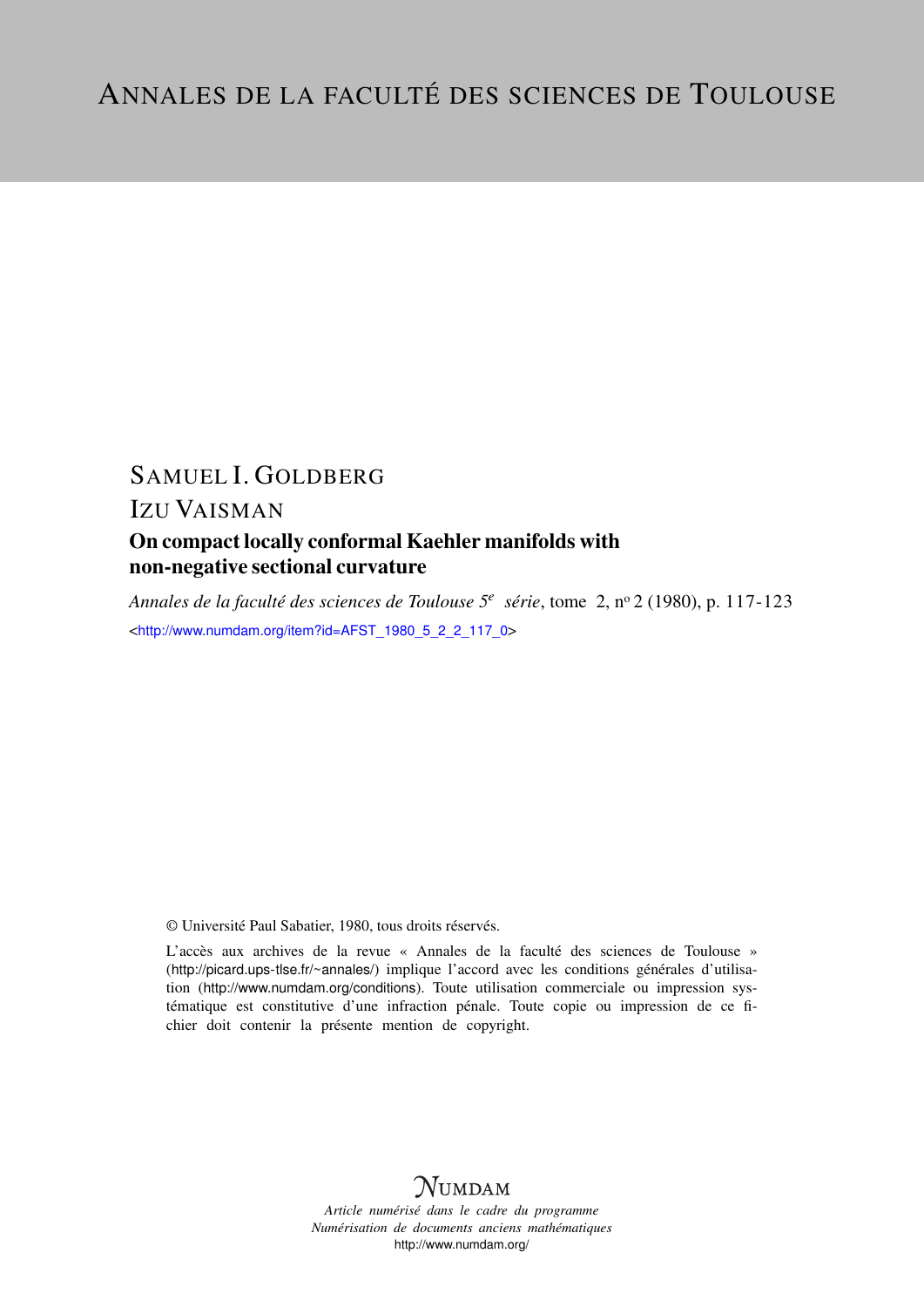Annales Faculté des Sciences Toulouse Vol II, 1980, P. 117 à 123

### ON COMPACT LOCALLY CONFORMAL KAEHLER MANIFOLDS WITH NON-NEGATIVE SECTIONAL CURVATURE

Samuel I. Goldberg  $(1)(*)$  and Izu Vaisman  $(2)$ 

(1 ) University of Illinois, Urbana, Illinois - Etats Unis. (2) University of Haifa, Haifa - Israe'I.

Resume : Une variété compacte, localement, mais pas globalement, kählérienne M, à forme de Lee  $\omega$  jamais nulle et à courbure de Ricci positivement semi-définie et s'annulant dans la direction de B =  $\# \omega$  seulement, a la forme de Lee parallèle. Si, de plus, M est régulière et a la courbure non-négative et la courbure sectionnelle sur  $\omega = 0$  positive, alors elle a les nombres de Betti  $b_1(M) = 1, b_2(M) = 0$ . Si, encore de plus, M est quasi-Einstein et si elle a l'espace des feuilles M/B simplement connexe, M est une variété de Hopf.

Summary : A compact locally, but not globally, conformal Kaehler manifold M with nowhere vanishing Lee form  $\omega$ , and with a positive semi-definite Ricci tensor which vanishes in the direction of  $B = # \omega$  only, has a parallel Lee form. If, moreover M is regular, and has nonnegative curvature and positive sectional curvatures on  $\omega = 0$ , it has the Betti numbers  $b_1(M) = 1, b_2(M) = 0$ . And, if we also add the hypotheses that M is quasi-Einstein and has a simply connected leaf space M/B, then M is a Hopf manifold.

#### 1- INTRODUCTION

A locally conformal Kaehler manifold, henceforth called an 1. c. K. manifold, is an Hermitian manifold (M, J, g) of complex dimension  $m \ge 2$ , where  $J^2 = -1$  and  $g(JX,JY) = g(X,Y)$ , for which an open covering  $\{U_\alpha\}$  exists, and for each  $\alpha$  a differentiable function  $\sigma_\alpha: U_\alpha \to \mathbb{R}$ ,

<sup>(\*)</sup> This paper was written while the author was a Lady Davis Visiting Professor at the Technion-Israel Institute of Technology, Haifa, during the Spring of 1979.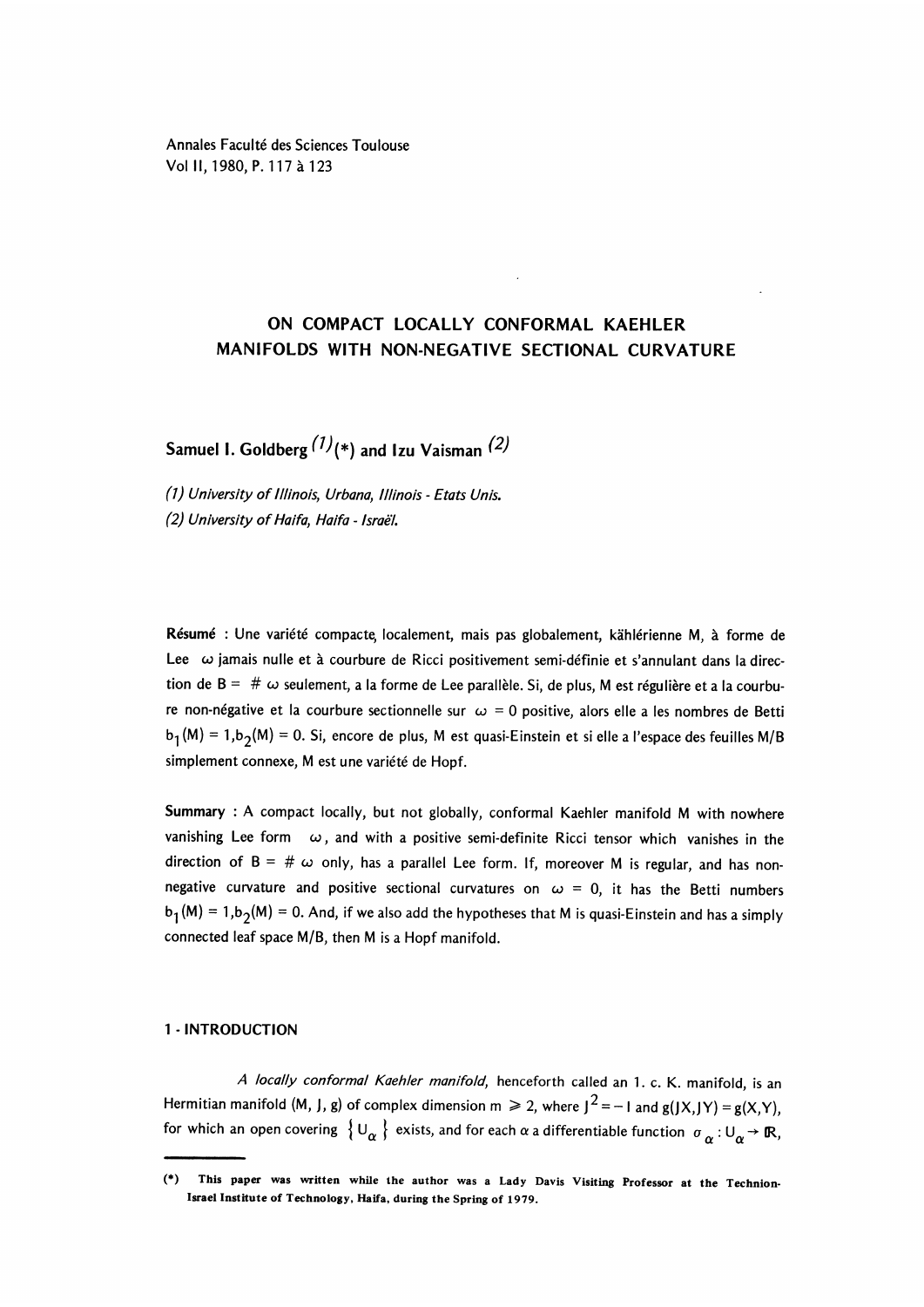such that  $\widetilde{g} = e^{-\sigma \alpha} (g \mid U_{\alpha})$  is a Kaehler metric on  $U_{\alpha}$ , called a *locally conformal Kaehler metric*. It is then easy to see [7] that  $\omega \mid U_{\alpha} = d \sigma_{\alpha}$  defines a global closed 1-form, and that M has the characteristic property d  $\Omega = \omega \Lambda \Omega$  where  $\Omega(X, Y) = g(X, JY)$  is the fundamental form of M. If we can take  $U_{\alpha} = M$ , the manifold is *globally conformal Kaehler* (g. c. K.). The form  $\omega$  is called the Lee form of M. It is exact if and only if M is g. c. K. An 1. c. K. manifold is said to be regular if the trajectories of the Lee vector field B, defined by  $\omega = g(B, \cdot)$ , provide a regular foliation B on M , with a Hausdorff quotient manifold M/B.

Denoting by  $K(s)$  the sectional curvature of the 2-section s, we say that an 1. c. K. manifold has *positive horizontal sectional curvature* if  $K(s) > 0$  whenever s is orthogonal to B. An 1. c. K. manifold is called *quasi-Einstein* if its Ricci curvature Q is given by Q = ag + b  $\omega$  &  $\omega$  for some functions a and b on M.

Pertinent examples are provided by the *Hopf manifolds* with the metric derived from the diffeomorphism with  $S^{2m-1} \times S^1$  [7,8]. Let us recall that these are defined as quotient manifolds H =  $(\mathbb{C}_m - \{0\}) / \Delta_k \approx S^{2m-1} \times S^1$ , where  $\Delta_k$  is the transformation group generated by  $z^i \to kz^i$  (i=1,...,m),  $|k| \neq 0,1$  and  $|z^i| \in \mathbb{C}^m - \{0\}$ . For  $m > 1$ , the second Betti number  $b_2(H) = 0$ , so H is not Kaehlerian. Its natural 1. c. K. metric is [2,p.167;7,8]

$$
g=\frac{1}{\lambda}\sum_{i=1}^m dz^i\otimes d\overline{z}^i, \ \lambda=\sum_{i=1}^m |z^i|^2,
$$

with the fundamental form

$$
\Omega = -\frac{\sqrt{-1}}{\lambda} \sum_{i=1}^{m} dz^{i} \wedge d\overline{z}^{i}
$$

satisfying  $d\Omega = \omega \Lambda \Omega$  for the Lee form

$$
\omega=-\frac{1}{\lambda}\sum_{i=1}^m\ ( \bar{z}^i\ dz^i + z^i\ d\bar{z}^i ),
$$

which is closed, not exact and it has no zeroes. Using results of [8], it follows that H is a compact 1. c. K. manifold with non-negative curvature and horizontal positive sectional curvature, whose metric is quasi-Einstein and whose Ricci curvature vanishes in the direction of B only.

The purpose of this paper is to give the following differential geometric characterization of the Hopf manifolds.

THEOREM. (i) Let M be a compact connected regular 1. c. K. manifold which is not g. c. K. and has non-negative curvature and horizontal positive sectional curvature. If its Ricci curvature vanishes in the direction of B only, then  $b_1(M) = 1$  and  $b_2(M) = 0$ ;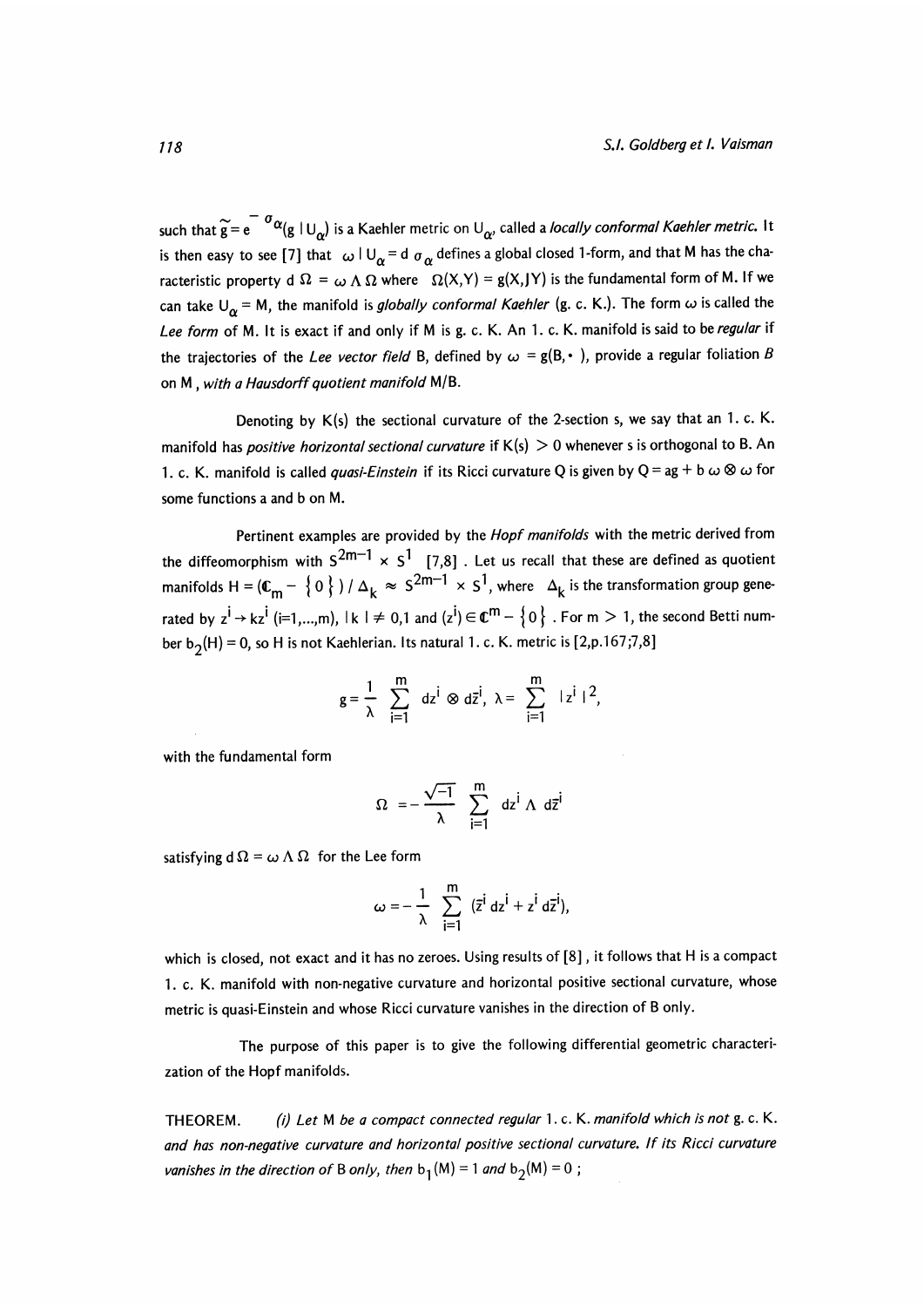(ii) If, moreover, M is quasi-Einstein and the leaf space M  $|B|$  is simply connected, M is a Hopf manifold.

#### 2 - THE LEE FORM

That Q vanishes in the direction of B only is required in order to ensure that the Lee form is parallel. Indeed, we have the following.

PROPOSITION 2.1. Let M be a compact 1, c. K. manifold with Lee form  $\omega \neq 0$  everywhere, and which is not g. c. K. Then, if its Ricci tensor is positive semi-definite, and vanishes in the direction of  $B$  only,  $\omega$  is parallel.

Proof. Let

$$
\omega = df + h
$$

be the Hodge decomposition of  $\omega$ , where h is its harmonic part. Since Q is positive semi-definite, h is covariant constant (see [2,p.87] ), and so from (2.1)

$$
\nabla_{\mathbf{j}} \omega_{\mathbf{i}} = \nabla_{\mathbf{j}} \nabla_{\mathbf{i}} \mathbf{f},
$$

where  $\nabla_i$  denotes the covariant derivative operator with respect to the Levi Civita connection in the direction of the natural basis vector  $\partial/\partial x^{j}$ .

The integrability condition of (2.2) is

$$
R^j_{ikh}(\omega_j - \nabla_j f) = 0
$$

where the  $R^j_{ikh}$  are the components of the curvature tensor with respect to the natural basis. Hence, by contraction  $R_h^j$  ( $\omega_j - \nabla_j$  f) = 0, that is Q(B-F,X) = 0 for every X, where df = g(F, ·). In particular,  $Q(B-F,B-F) = 0$ , so since Q vanishes in the direction of B only, we must have

$$
B - F = \lambda B.
$$

Assume  $\lambda \neq 1$ . Then, (2.3) yields

 $(2.4)$  $\omega = \mu$  df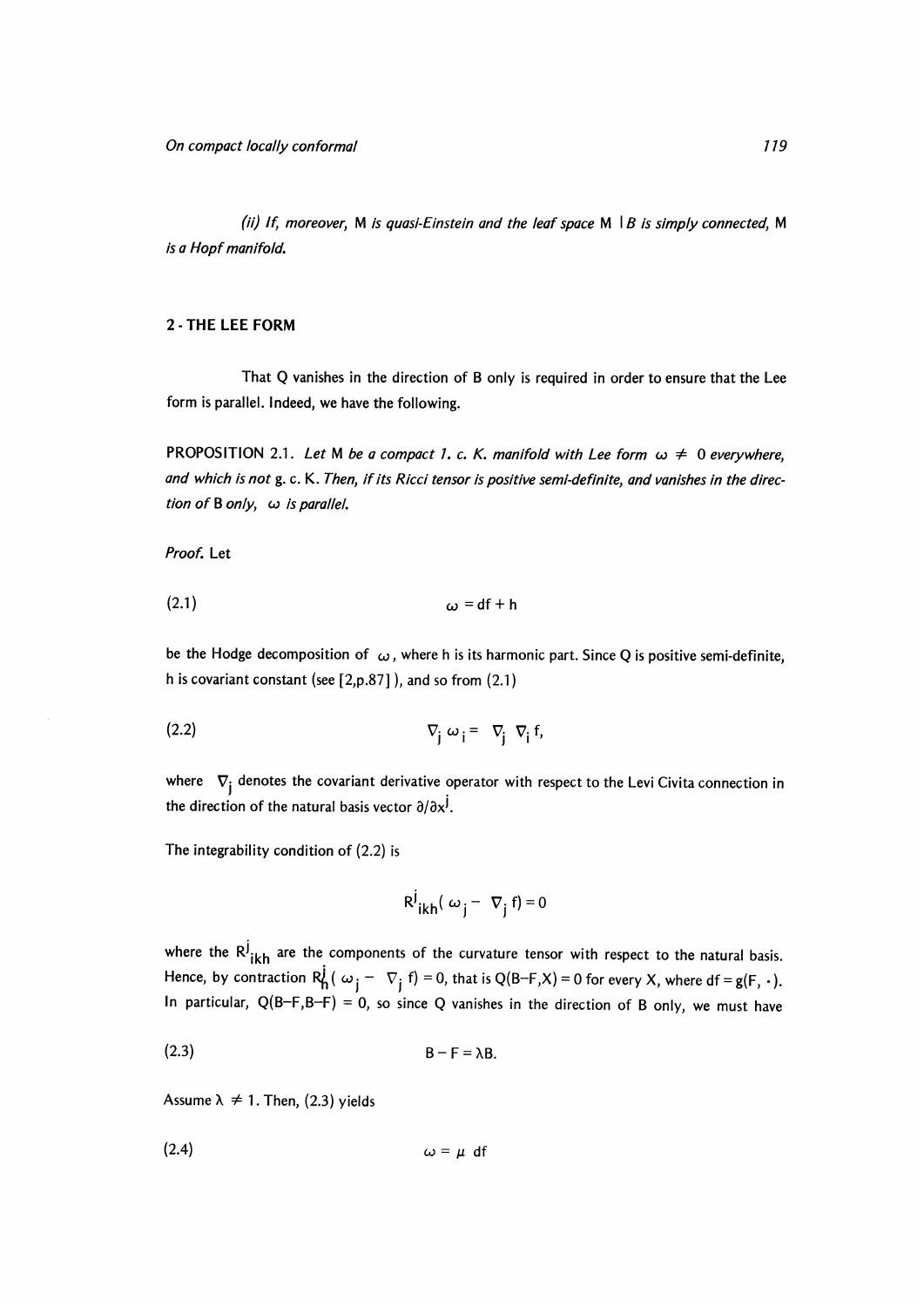for some function  $\mu$ . Since  $\omega$  is closed,  $d\mu \Lambda$  df = 0, and because  $\omega$  does not vanish anywhere, df  $\neq$  0 everywhere. We therefore have d  $\mu$  =  $\rho$  df. Again, since df  $\neq$  0 everywhere, we see that  $\mu$  depends only on f, so by (2.4),  $\omega$  is exact. Since M is not g. c. K., this is impossible. Hence,  $\lambda = 1$  and  $f = \text{const.}$  Thus, from (2.1),  $\omega$  is harmonic, and therefore covariantly constant.

Remark. The condition  $\omega \neq 0$  at every point says that the Euler-Poincaré characteristic of M vanishes.

Proposition 2.1 has important consequences including the fact that  $b_1(M)$  is odd [4]. Moreover, we can prove

PROPOSITION 2.2. Let M be a compact connected non-Kaehler 1. c. K. manifold with parallel Lee form. Then, (i) if  $\alpha$  is a covariantly constant p-form on M,  $\alpha = k\omega$  (k = const.) for p = 1, and  $\alpha = 0$  for  $2 \leq p \leq 2m - 2$ ,  $\dim_{\mathbb{C}} M = m$ ; (ii) If the Ricci curvature is positive semi-definite, then  $b_1(M) = 1$ .

Proof. (ii) is a straightforward consequence of (i), and of the well-known fact (already used) that a harmonic 1-form on a compact Riemannian manifold with positive semi-definite Ricci curvature is covariant constant.

To get (i), we shall use a result of Kashivada and Sato [4] and adapt a computation of Blair and one the authors  $[1]$ . Namely, if we set  $A = -1B$ , we have, by the proof in [4] and in analogy with a known result for Sasakian manifolds [6], that  $i(A)\alpha = 0$  for every harmonic p-form  $\alpha$  with p  $\leq$  m. In particular, this is true for the covariantly constant forms  $\alpha$ . (i(X) denotes the interior product by  $X$ ).

Furthermore, if we put  $\theta = \omega$  o J, the following formula is implicit in [4] and [8]

(2.5) 
$$
2 \nabla_X A = \theta (X)B - \omega (X)A - |\omega|^{2} JX.
$$

Since for the  $\alpha$  we consider i(  $\nabla_X A \alpha = \nabla_X (i(A)\alpha) = 0$ , (2.5) yields

$$
\int \omega^{2} i(JX)\alpha = \theta (X)i(B)\alpha,
$$

or equivalently

$$
|\omega|^2 \alpha(X,Y_1,...,Y_{p-1}) = \omega(X)\alpha(B,Y_1,...,Y_{p-1}).
$$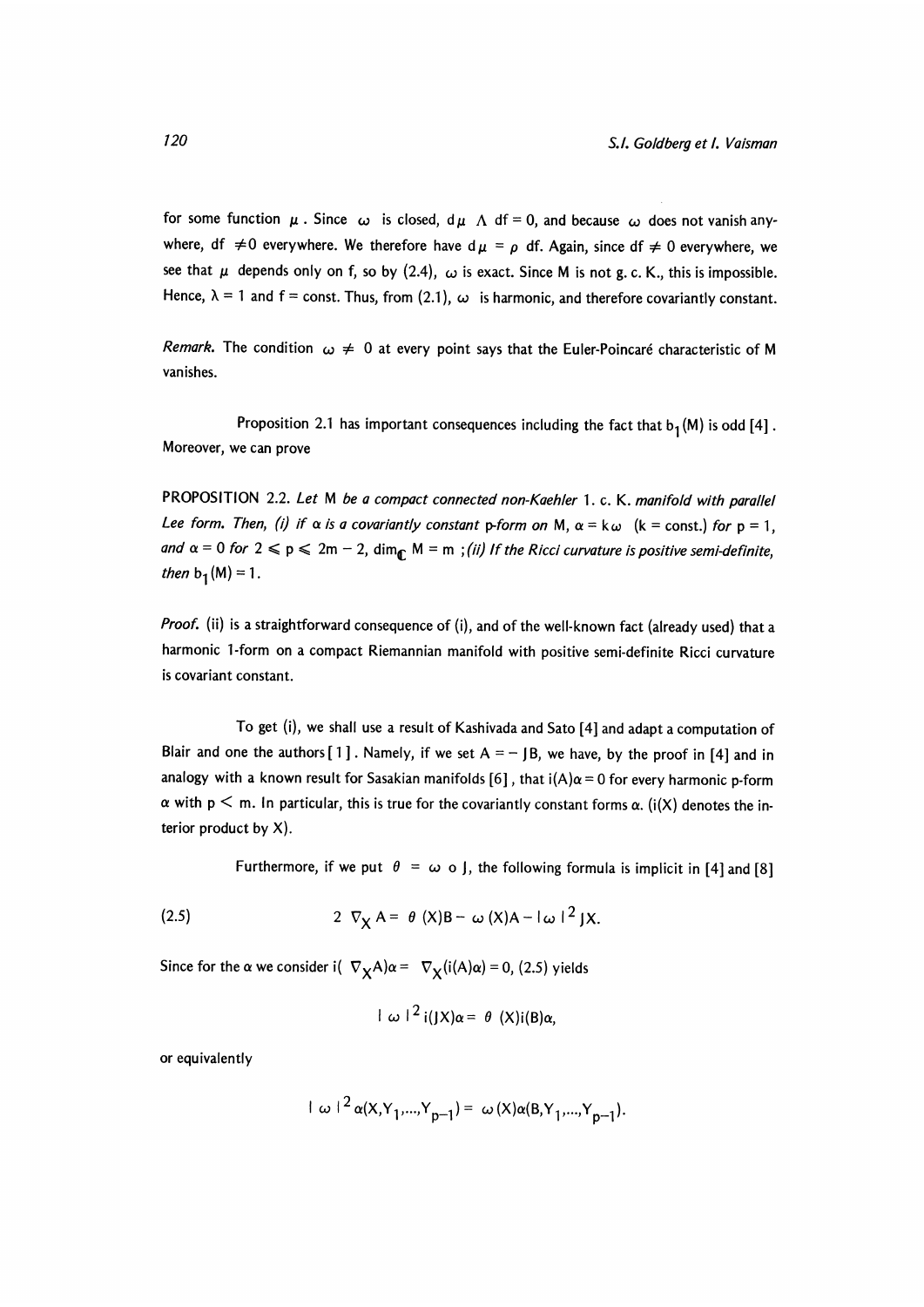Here,  $|\omega|$  = const.  $\neq 0$  since M is not Kaehlerian. For p = 1, this yields  $\alpha = k \omega$  (k = const.). For  $2 \le p \le m - 1$ , if we put  $X = X' + \lambda B$  with  $\omega(X') = 0$ , we get  $\alpha(X', Y_1, ..., Y_{n-1}) = 0$ , and if  $Y_1 = Y_1' + \mu B$  with  $\omega(Y_1') = 0$ , we obtain  $\alpha(B, Y_1,..., Y_{p-1}) = \alpha(B, Y_1', Y_2,..., Y_{p-1})$ . Thus,  $\alpha(X,Y_1,...,Y_{n-1}) = \lambda \alpha(B,Y_1,...,Y_{n-1}) = \lambda \alpha(B,Y_1,...,Y_{n-1}) = -\lambda \alpha(Y_1,B,...,Y_{n-1}) = 0.$  Since  $\nabla \alpha = 0$  implies  $\nabla$  (\* $\alpha$ ) = 0, where \* is the Hodge star operator,  $\alpha = 0$  for  $m + 1 \leqslant p \leqslant 2m - 2$ also. Finally, for p = m, we consider the form  $\,\omega\,$  A  $\,\alpha$  which is covariantly constant and of degree m + 1. Therefore it must be zero. It follows that  $|\omega|^2 \alpha = \omega \Lambda$  i(B) $\alpha = 0$  since i(B) $\alpha$  is covariantly constant and of degree  $m - 1$ .

This completes the proof of Proposition 2.2.

#### 3 PROOF OF THEOREM

We now prove the theorem formulated in Section 1. We begin by noting that, under the hypotheses, and in view of Proposition 2.1, the Lee form is parallel. The geometric structure of such manifolds has been studied by one of the authors in [8] , where the following basic facts were obtained. First, the equation  $\omega = 0$  defines a codimension one foliation of M, whose leaves L are totally geodesic submanifolds and inherit from M a generalized Sasakian structure (see below). Second, because of the regularity of the foliation  $B$  (see Section 1), this gives rise to an S<sup>1</sup>-principal fibration p : M  $\rightarrow$  S, S = M/B, which is flat (with connection  $\omega$  ) and is such that  $p \mid L : L \rightarrow S$  is a covering map for any leaf L defined above. This leads to a generalized Sasakian structure on S. By a *generalized Sasakian structure* we understand here a normal contact metric structure [6] whose contact form  $\eta$  and fundamental form  $\Phi$  are related by d  $\eta = |\omega| \Phi$ , where  $|\omega|$  = const. This is a Sasakian structure if  $|\omega|$  = 1.

Now, since L is orthogonal to B and it is totally geodesic, it has, in our case, positive sectional curvature. Thus, the same is true for S, and  $b_1(S) = b_2(S) = 0$  follow by a known theorem [5,6] if  $|\omega| = 1$ . Moreover, in the same case, S is a sphere if it is a simply connected Einstein manifold [5,6]. The same results are true if  $\vert \omega \vert \neq 1$  since this case can be reduced by a homothetic change to the previous one, while preserving the hypotheses.

Furthermore, since the fibration p is flat, it has vanishing Euler class, and hence a vanishing Gysin map. It then follows easily form the Gysin sequence that

(3.1) 
$$
b_i(M) = b_i(S) + b_{i-1}(S), i \ge 1,
$$

from which (i) follows.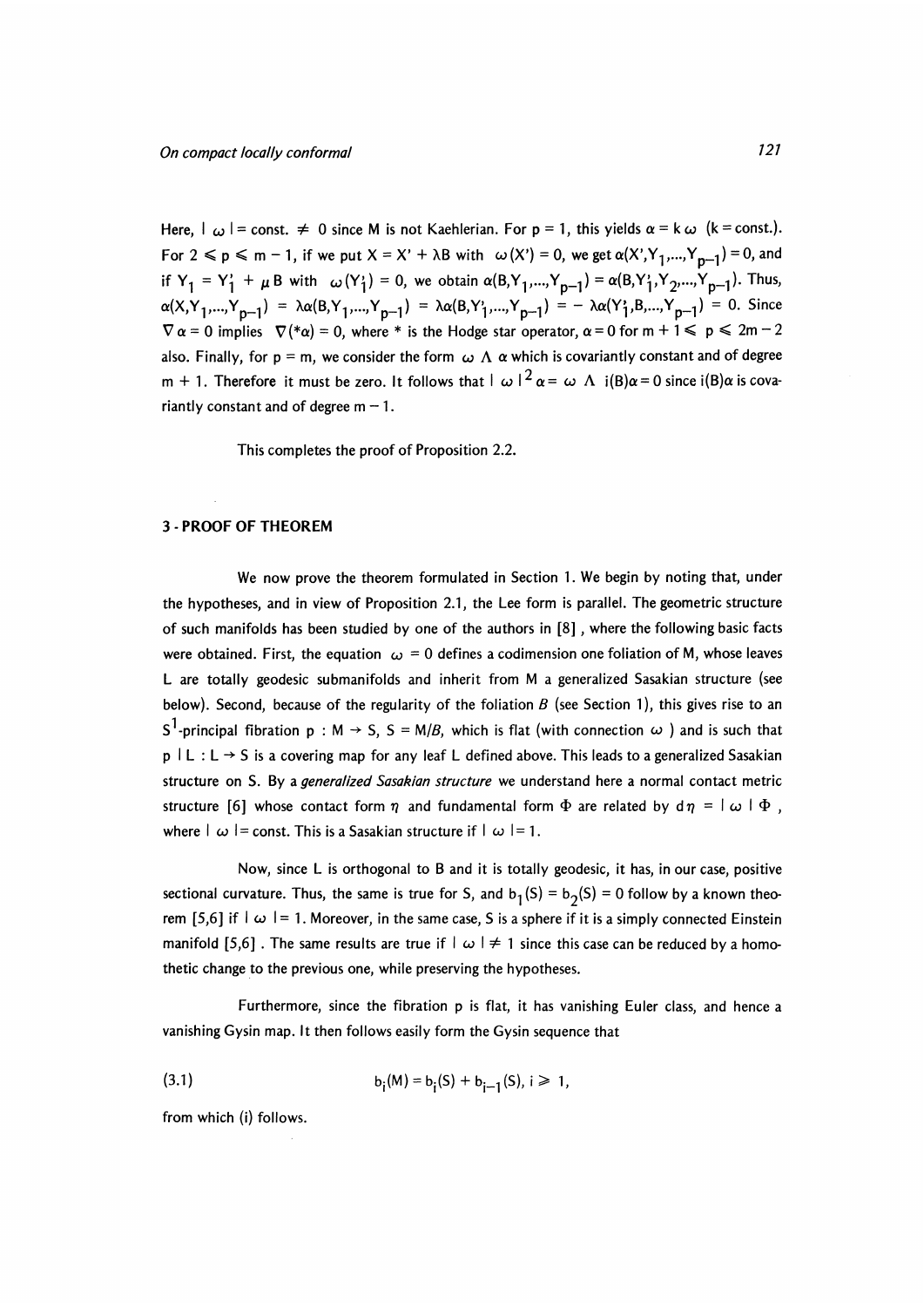To prove (ii), it is sufficient to note that since L is totally geodesic and M is quasi-Einstein, S is Einstein. Therefore, S is a sphere and M can be identified with the product of this sphere by  $S^1$  (see also [8]).

In connection with the last part of the Theorem, we also prove

PROPOSITION 3.1. A compact connected non-Kaehler 1. c. K. manifold with parallel Lee form is quasi-Einstein if and only if, the Ricci curvature  $\widetilde{Q}$  of the locally conformal Kaehler metrics  $\widetilde{g}$ vanish. In this case, the Ricci tensor Q is given by

(3.2) 
$$
Q(X,Y) = \frac{m-1}{2} [ |\omega|^2 g(X,Y) - \omega (X) \omega (Y) ],
$$

and it is positive semi-definite.

*Proof.* Since g and  $\tilde{g}$  are conformally related and  $\nabla \omega = 0$ , a well-known formula [2, p.115] gives

(3.3) 
$$
Q(X,Y) = \widetilde{Q}(X,Y) + \frac{m-1}{2} [ |\omega|^2 g(X,Y) - \omega(X) \omega(Y)].
$$

This shows that the stated condition is sufficient. Conversely, if Q = ag + b  $\omega \otimes \omega$ , (3.3) gives

$$
\widetilde{Q}(X,Y) = (a - \frac{m-1}{2} + \omega + 2)g(X,Y) + (b + \frac{m-1}{2}) \omega (X) \omega (Y).
$$

Since  $\widetilde{g}$  is a Kaehler metric,  $\widetilde{\psi}(X,Y) = \widetilde{Q}(X,Y)$  is skew-symmetric, and this implies b = -(m-1)/2. Consequently,  $\widetilde{\psi}(X,Y) = v \Omega(X,Y)$ . Since  $\widetilde{\psi}$  is closed,  $d v \wedge \Omega + v d \Omega = 0$ . But  $d \Omega = \omega \wedge \Omega$ and  $\Omega$  is non-degenerate, so

$$
(3.4) \t\t d v + v \omega = 0.
$$

If  $v \neq 0$  everywhere,  $\omega$  would be exact and M would therefore beg. c. K. This is impossible since by [4], b<sub>1</sub>(M) is odd. On the other hand, if v vanishes at a point  $x_0$ , it is identically zero. Indeed,  $\omega = d\tau/\tau$  about  $x_0$ , so from (3.4),  $v = c/\tau$  for some constant c. Since  $v(x_0) = 0$ , c is zero. Thus,  $v(x) = 0$  for all  $x \in M$  as one sees by propagating the local result along a chain of consecutive intersecting neighborhoods joining  $x_0$  to x. But,  $v = 0$  means  $a = (m-1) \mid \omega \mid^2 / 2$ . The Ricci tensor is therefore given by (3.2).